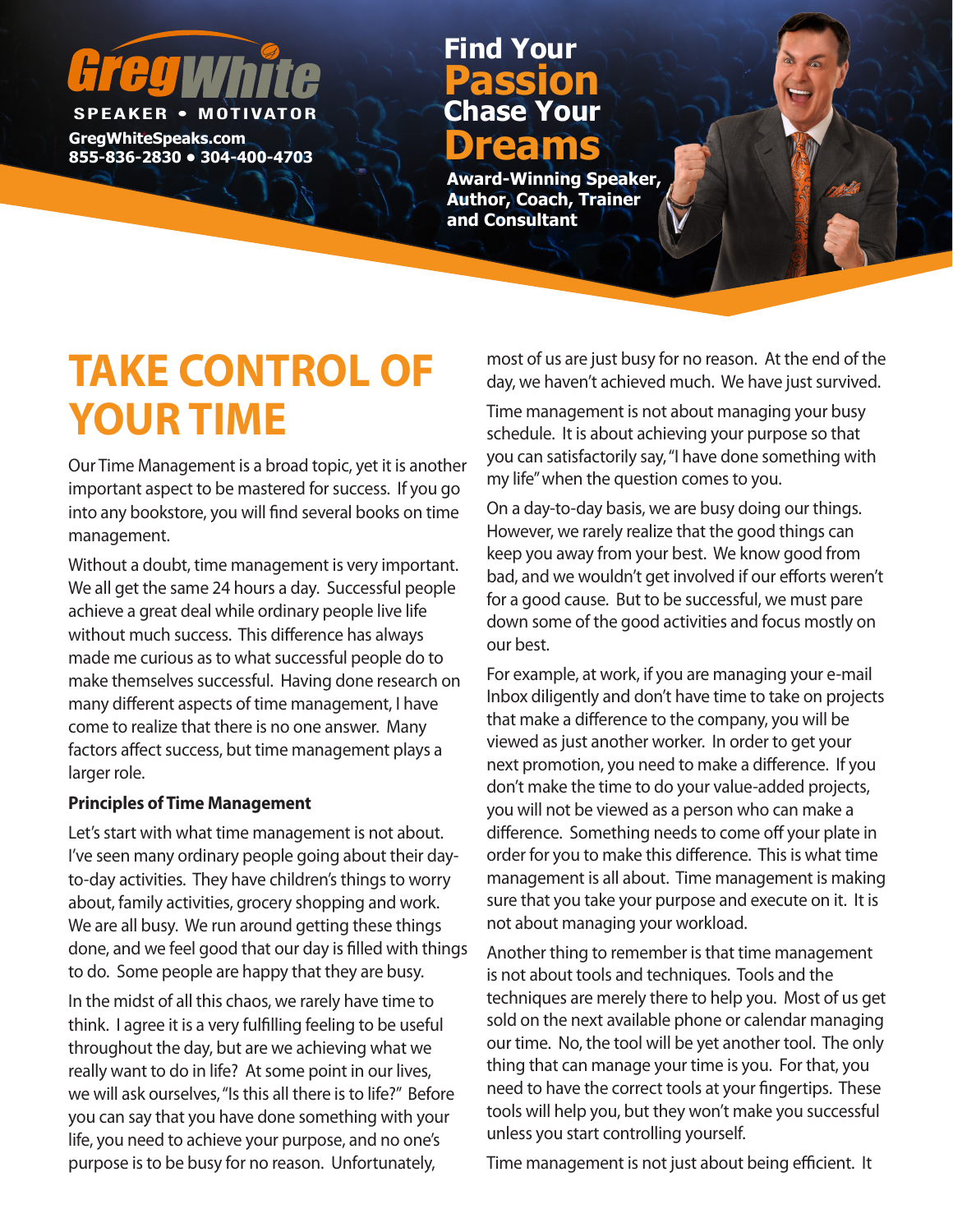

is about being both efficient and effective. The time that you spend needs to be connected to your purpose and strategy. Of course, you cannot avoid the everyday things that life throws at you. We all need to take care of the groceries, clean our houses, and do our laundry. It is how we achieve our purpose on top of the everyday tasks that makes us successful. Successful people also have everyday things to do. Yet they achieve their success over and above those.

Time management comes from within rather than without. What I mean by this is that you have to have the correct principles within you first: principles such as courage, control, purpose and focus. Once you have the principles in place, then you can use tools such as calendars and to-do lists effectively.

Time management is a set of tools to:

- Remind you what is important
- Identify the next steps
- Determine what needs to be done
- Schedule a time to do it

We not only get efficient but also effective. While efficiency is getting more done with your skills and abilities, being effective is all about doing the right things with your time. Your skills and abilities should be used to achieve your purpose in your life rather than merely keep you busy.

#### **Focus**

We can plan our time and schedule activities. However, if we don't focus, we'll get distracted and not make much progress on our priorities. In the environment that we live in, we have a lot of distractions. For example, if we sit at our desk, the Internet and e-mail are there to distract us, and at home, there's always the TV to distract. It could even be something that is important, such as doing a quick cleanup in our house.

In fact, most of the things that we need to do to achieve our purpose are not as interesting as the things that distract us. This is why we have difficulty focusing. There will always be something that is more interesting than what we are doing. It is very easy to get distracted by directing our attention toward the more interesting things. Focusing on what needs to be done is difficult.

I have always struggled with focus. I noticed that I have a problem when I was in university. I was trying to get a project completed and I had to sit down and focus on doing that project. I spent more time trying to sit down and start the task than actually doing it. Then I started to research time management. As a result, I was better able to prioritize, schedule, and plan activities, yet I struggled for years not being able to execute most of the things that I had planned. I would have all the tools that I needed to effectively manage my time, but I just could not execute. I was getting distracted with al the things around me. Sometimes, I even got distracted with time-management tools themselves. I started to observe myself on what worked. The time-management techniques worked sometimes but not all the time. One thing I noticed was that once I had started a task, I could go on without a problem. It was starting that gave me a problem.

Finally, one thing that worked was self-talk. When I tell myself that I need to focus, miraculously, I have little problem focusing myself and starting the tasks. We tend listen to ourselves far better than anyone else. Once I started to focus, I became tremendously productive. I was able to achieve things during a short period that I'd been struggling with for years.

Being able to focus on what you have to do gives you tremendous productivity. To do the things that will move us closer to our ideal state is difficult. Sometimes, these activities are not interesting; they are mundane or downright painful. However, we have to cross the chasm and get them done. Successful people are the ones who are able to go through pain to do difficult things. This is what makes them successful. They are willing to do what most of us are not willing to do. It is human nature not to do the things that we don't like to do. Success comes to the few who can go that distance.

In order to do the things that we don't like to do, we have to focus ourselves on the tasks that will make us successful. Most of the time these tasks are painful and unpleasant, but do whatever it takes to make you focus on the important tasks. For me, it was self-talk. When I tell myself, "I will do this," I find it easy to focus. We are all different in our own ways, but one thing that is common to our success is that we need to focus our energy into one thing to be successful.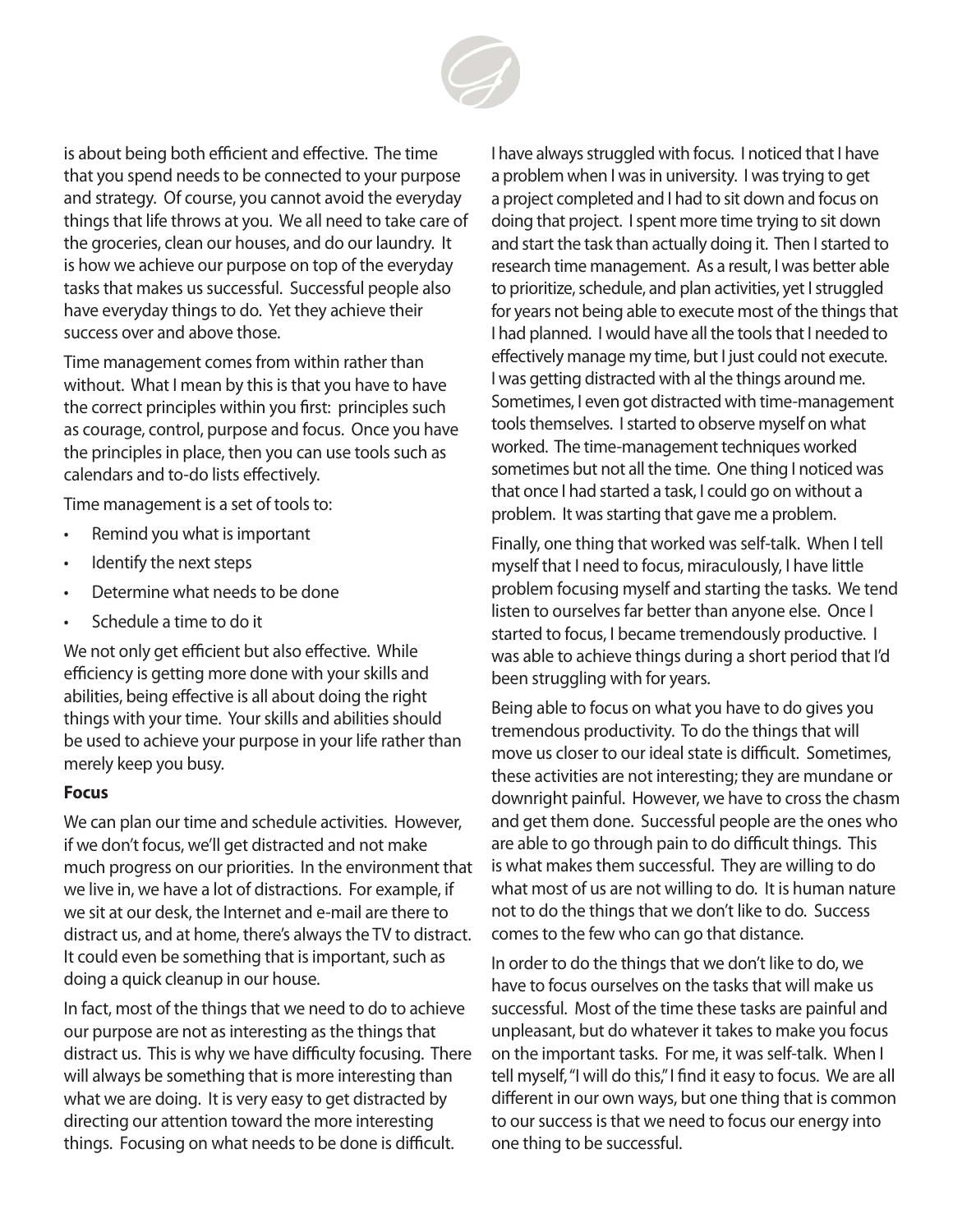

Time management starts with prioritizing what you need to achieve. You cannot get everything done that you would like. It's a fact of life that we have to let go of some things in order to achieve important things. We all have only a limited amount of time in our lives. If we are able to make our lives and our careers more productive and achieve success, we have to make choices. The priorities that we put against our tasks are our choices, and they need to align with our purpose during each phase.

I won't discuss specific techniques here, but no matter what techniques you use, time management boils down to achieving the most in your life within the span that we have – essentially achieving our mission.

In order to prioritize your life, the first step is to list all the activities you have to do. Go find a quiet place where you can brainstorm. Don't be judgmental or think about how and when to do it. Just make a list. Initially, a lot of to-dos on your mind will come up. It will slow down after you have listed most of the things you have to do. Try to remember as much as possible. You won't be able to list everything because some inevitably won't come to mind. It's okay not to have everything written down.

Once you complete this exercise, you'll likely feel a sense of relief. We keep a lot in our minds. When we decide to do something, it weighs on our minds for a long time, even though we don't always realize it. Now you are ready to move on to the next step: prioritizing these activities. You might have listed everything from work projects to simple tasks such as grocery shopping.

Let's start by marking the activities that are high priority. I know you probably would like to further prioritize and come up with a detailed action plan. While this is a great idea, when you overcomplicate your system, it becomes too cumbersome to manage in the long run. The system you have should be simple to manage and effective. If you have a complicated organization system, you will resent using the system.

The priorities should be given according to criteria that work for you. The following illustration is an example of a prioritization scheme. Of course, this is what worked for me. What would work for you might be different. So, you need to have your own set of priorities. The priorities that worked for me are as follows:

**Priority A:** These are activities that are directly connected to my purpose and mission. Many of these activities are not urgent. If I don't actively plan for these, they would most likely not move at all. They are important in achieving my purpose, but they can wait. For example, writing a book is not something that will break my bank account. Therefore, there is no urgency for me. However, if I don't do it, I would be wasting my life. These activities are immensely important activities for me. There is no external force or deadline pushing me to get these activities done. They depend solely on my discipline to get done. If I don't have the discipline and I don't push myself, these activities will not go anywhere. Furthermore, these activities are not pleasant to do.

**Priority B:** These activities are important, and if I don't get them done, I will have to face some consequences. This bucket might have work-related activities that my boss expects me to get done. If I don't, I could lose my job or miss out in a promotion. Also, these could be time-sensitive. For example, if you are doing an exam that needs to be completed by the end of the year and that would affect your career progress, it would fall under this category. You don't have to push yourself to get these activities done because there will be an external force that is pushing you to get this done. These activities might or might not be pleasant, but you are compelled to get them done.

**Priority C:** These are the maintenance activities that need to be done in order to support the two previous priorities. If you don't get these activities done or delay them too long, your ability to execute on the two previous priorities would be affected. There will be an external force pushing you to get these done, such as deadline. But these activities are not directly connected with your mission and purpose. These include activities such as attending to your physical health, paying your bills on time, and having a sound financial base. These activities are important support activities for your mission. They would be bugging you on an ongoing basis. You have to attend to these activities, and some of these activities are not pleasant to do.

**Priority D:** These are pleasant activities, and you would not have any problem getting yourself to do these activities. However, they are not all connected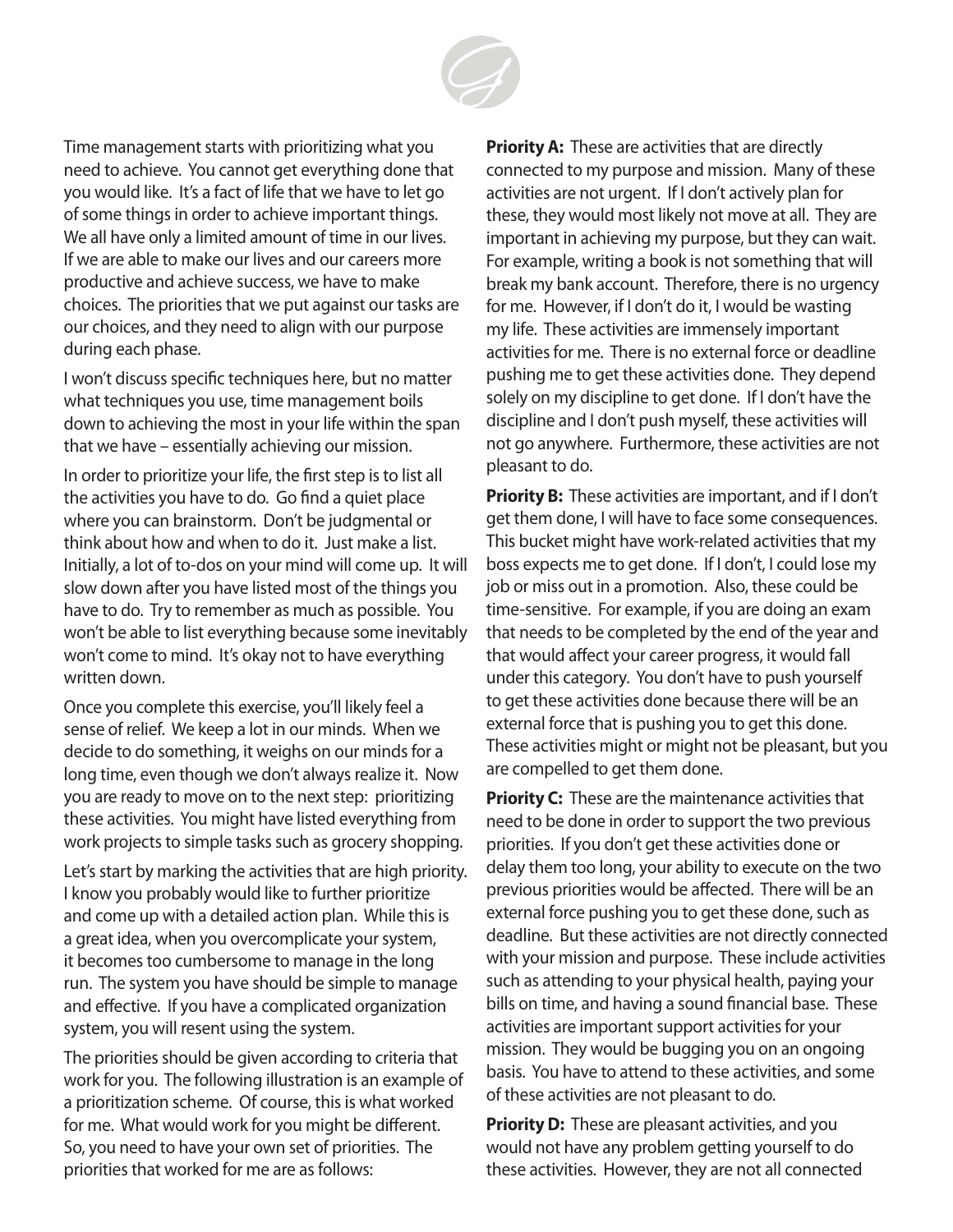

with the mission or do not support it. Examples of these activities are things like watching TV, reading a light novel, going to the movies, and keeping up with gossip. We all need to do these at some point or another. However, they are not essential. Not doing these activities will not affect your success.

Similarly, you need to come up with your own set of priorities that will suit your career and your lifestyle. You might not view life and career the same way I do. Some of these priorities might not be suitable for you. You need to build your own priority system that will work for you. These priorities are buckets to organize your time.

Once you have decided on your priorities, you need to go back to your list of tasks and categorize each task according to priority. You will then have a system for planning them.

For example, I need to plan for my Priority A tasks first thing in the morning. I am prone to distraction while I am doing them, and putting them off will keep me away from achieving my mission. Priority B tasks are what I do during the day because I have to. I don't have to push myself to get them done. I have every Friday night to complete my Priority C tasks such as paying my bills, cleaning my filing system, and sorting things that were piling up during the week. Priority D tasks are kept for when I have time such as a Saturday night, when I have some time to relax.

Depending on your level of energy and your style of doing things, you can com up with a new way to categorize your tasks. In the next section, we will discuss how to manage your time based on your priorities.

#### **Managing Your Time**

Once you prioritize your activities, you can then start managing your time and executing your activities. They should be executed by the priority you classified. There are two types of activities:

**1. Time-sensitive activities:** We can give a specific time to achieve these activities. In order to plan for these activities, we need a calendaring tool. There are many calendaring tools available. They could be as advanced as computerized calendaring tools or as manual as a paper organizer – whichever you feel comfortable using.

- **2. Non-time-sensitive activities:** We would not have a specific time to achieve these activities. This is essentially a task list. Most calendaring tools come with a task list that can be used to organize these types of activities. These are the activities you have one or more of the following characteristics:
	- They are waiting to be scheduled in a calendar and are parked in your task list as a reminder.
	- They cannot have a specific time slot but need to be done at the earliest opportunity.
	- Parked to be planned later.

You can schedule your activities based on your priority and the type of activity in your system.

It's human nature to put off Priority A activities because there is no direct incentive to do them. Hence some of our most important activities get pushed to the side.

In your time-management plan, you should be planning on doing your Priority A activities first. They are the ones which will have the greatest impact on your success. They should be scheduled and planned as meetings with you and executed diligently. Because they don't have a specific time to be completed, you have to manually set aside time to complete them. Once you decide the time, then you can use your calendaring tool to schedule these activities. You set a specific time with yourself to work on these activities.

Our most important activities are procrastinated most of the time because we fear these activities. There are many types of fears. We could fear that we won't be able to do a great job with the task and hence put it off. Or we fear that we would not be able to figure out a solution to the task or we fear confronting someone and asking for a favor. You need to overcome these fears and move forward despite your fears. We cannot do a perfect job in our first take on a task. If we need to speak to someone to get our task done, we have to speak to that person; hiding will not get us anywhere. We have to make the time in our schedules to execute our Priority A activities.

Once they're scheduled, we have to overcome our fears and focus on getting the Priority A activities completed as planned in our calendaring tool. It would be pointless if you scheduled these activities and let other